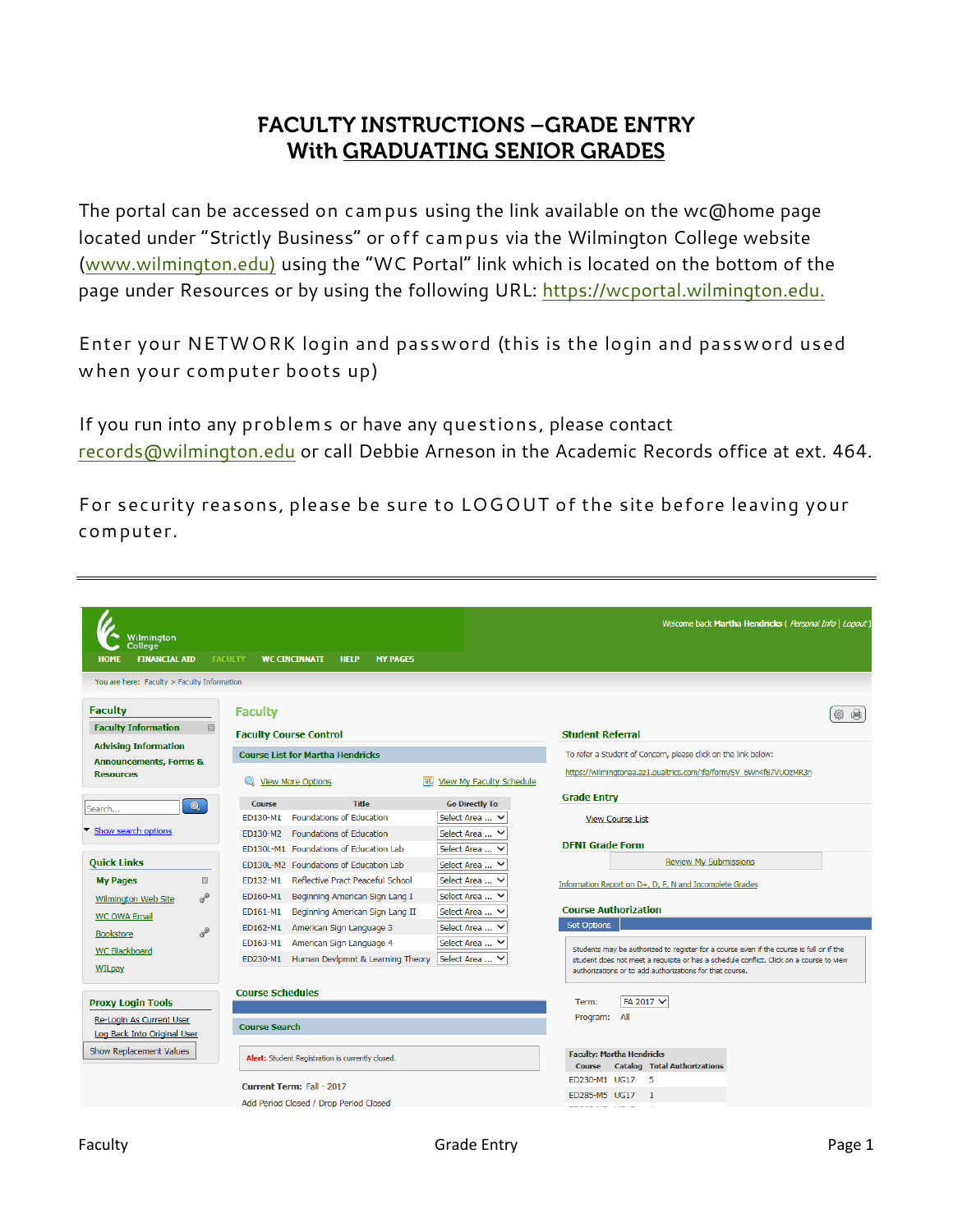Grades can be entered either through FACULTY COURSE CONTROL or GRADE ENTRY

### (1)FACULTY COURSE CONTROL:

Click on drop down box (Go Directly To) for the course – select GRADE ENTRY – enter grades, LDAs (required for all F, N, and I grades)

#### (2)GRADE ENTRY:

View Course List

Click on course to grade – enter grades, LDAs (required for all F, N, and I grades)

On the grading screen there is a column titled "Grad?". There will be a "Y" in this column if the student is planning to graduate in the current term being graded. "N" means the student is not planning to graduate this current term. Students with a "Y" grade MUST have their grade entered by the deadline set for that term. At this time, this deadline pertains to SPRING TERM ONLY and will be communicated in the following manner: Academic Calendar, Final Exam Schedule, and follow up grading emails.

| Wilmington                                                                               |                     |                                                                                                                                                                           |                 |        |                          | Welcome back Martha Hendricks ( Personal Info   Logout)                                            |                        |                            |
|------------------------------------------------------------------------------------------|---------------------|---------------------------------------------------------------------------------------------------------------------------------------------------------------------------|-----------------|--------|--------------------------|----------------------------------------------------------------------------------------------------|------------------------|----------------------------|
| College <sup>®</sup><br><b>FINANCIAL AID</b><br>HOMI                                     | <b>FACULTY</b>      | <b>WC CINCINNATI</b><br><b>HELP</b>                                                                                                                                       | <b>MY PAGES</b> |        |                          |                                                                                                    |                        |                            |
| You are here: Faculty > Faculty Information                                              |                     |                                                                                                                                                                           |                 |        |                          |                                                                                                    |                        |                            |
| <b>Faculty</b>                                                                           | <b>Faculty</b>      |                                                                                                                                                                           |                 |        |                          |                                                                                                    |                        | ⊜                          |
| <b>Faculty Information</b>                                                               | 田                   | <b>Faculty Course Control - Current Student Grade List</b>                                                                                                                |                 |        |                          |                                                                                                    |                        |                            |
| <b>Advising Information</b><br><b>Announcements, Forms &amp;</b>                         |                     | Faculty Course Control > Current Student Grade List                                                                                                                       |                 |        |                          |                                                                                                    |                        |                            |
| <b>Resources</b>                                                                         |                     | Student List for: Undergrad Program Fall ED495-M1                                                                                                                         |                 |        |                          |                                                                                                    |                        |                            |
| $\bullet$<br>Search<br>Show search options<br><b>Quick Links</b><br>四<br><b>My Pages</b> |                     | Instructors: Louis, Gary W.<br><b>Cross-listed Courses:</b><br>Course Grading Type: Pass/No Pass<br>The Grading Type for students will only be displayed if it is differe |                 |        | the Course Grading Type. |                                                                                                    |                        |                            |
| P<br><b>Wilmington Web Site</b>                                                          |                     |                                                                                                                                                                           |                 |        |                          |                                                                                                    |                        |                            |
| <b>WC OWA Email</b>                                                                      | <b>FERPA Restr.</b> | <b>Student</b>                                                                                                                                                            | ID              |        |                          | Grad? Final Grade Grading Type Last Date of Attendance Clock Hrs Cross-listed Course Class Program |                        |                            |
| P<br><b>Bookstore</b>                                                                    |                     |                                                                                                                                                                           |                 | Y<br>Y |                          | 0.00<br>0.00                                                                                       | <b>SR</b><br><b>SR</b> | <b>UNDG</b><br><b>UNDG</b> |
| <b>WC Blackboard</b>                                                                     |                     |                                                                                                                                                                           |                 | Y      |                          | 0.00                                                                                               | <b>SR</b>              | <b>UNDG</b>                |
| <b>WILpay</b>                                                                            |                     |                                                                                                                                                                           |                 | N      |                          | 0.00                                                                                               | <b>SR</b>              | <b>UNDG</b>                |
|                                                                                          |                     |                                                                                                                                                                           |                 | Y      |                          | 0.00                                                                                               | <b>SR</b>              | <b>UNDG</b>                |
| <b>Proxy Login Tools</b>                                                                 |                     |                                                                                                                                                                           |                 | Y      |                          | 0.00                                                                                               | <b>SR</b>              | <b>UNDG</b>                |
| Re-Login As Current User                                                                 |                     |                                                                                                                                                                           |                 | Y      |                          | 0.00                                                                                               | <b>SR</b>              | <b>UNDG</b>                |
| Log Back Into Original User                                                              |                     |                                                                                                                                                                           |                 |        |                          |                                                                                                    |                        |                            |
| Show Replacement Values                                                                  |                     |                                                                                                                                                                           |                 |        |                          |                                                                                                    |                        |                            |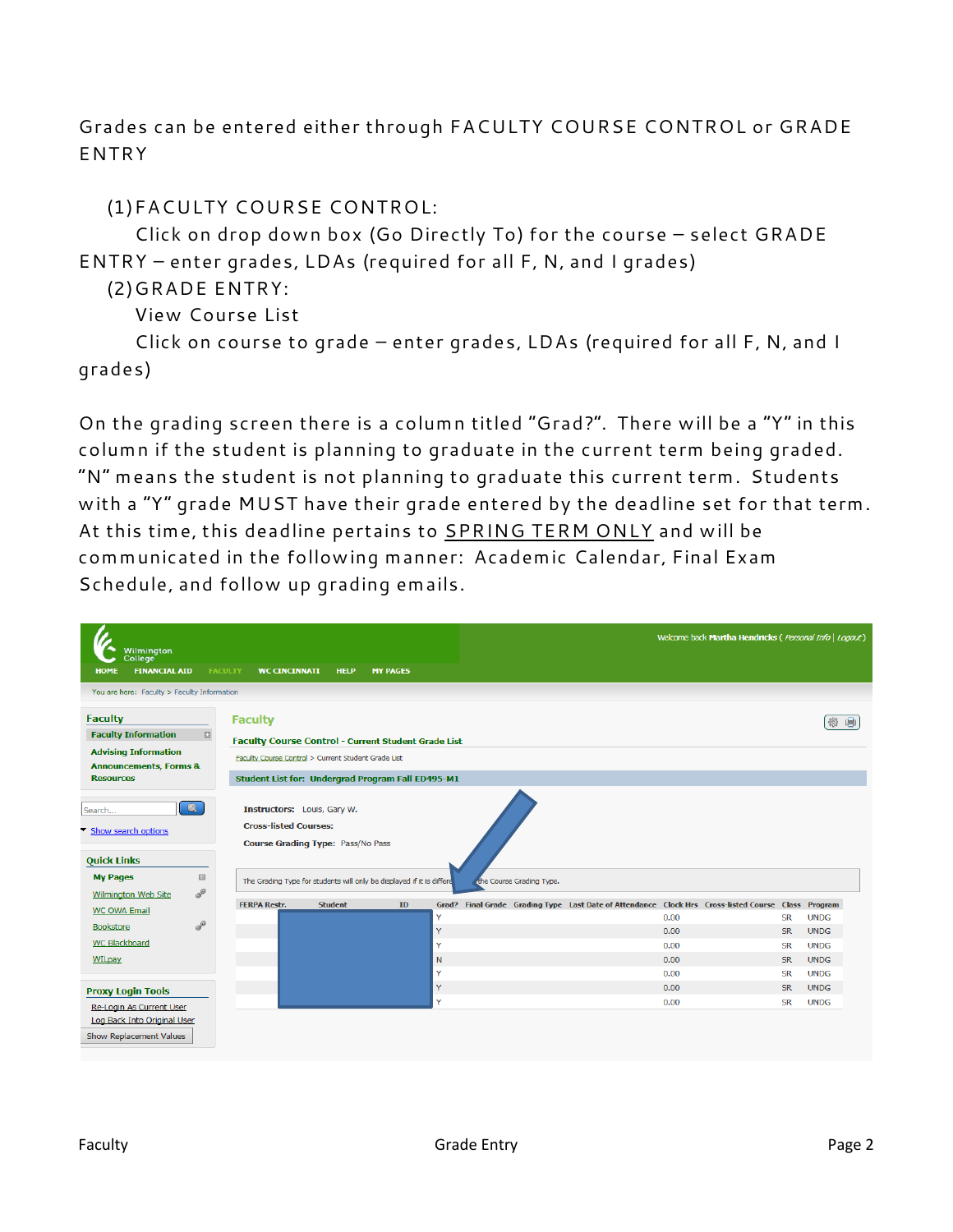Grades will be entered on the Final Grade drop down box. PLEASE NOTE: Grades for students planning to graduate in the current term (with a "Y" in the Grad? Column) will be LOCKED as soon as all the graduating seniors' grades have been received. Once the graduating seniors' grades are locked, any changes to their grades will have to be done by way of Grade Change Forms which are available in the Office of Academic Records.

When you access a grade roster for a class that has graduating seniors' grades entered, you will notice that the drop down menu containing the available grades to select will be empty (this is the indication that these grades are LOCKED).

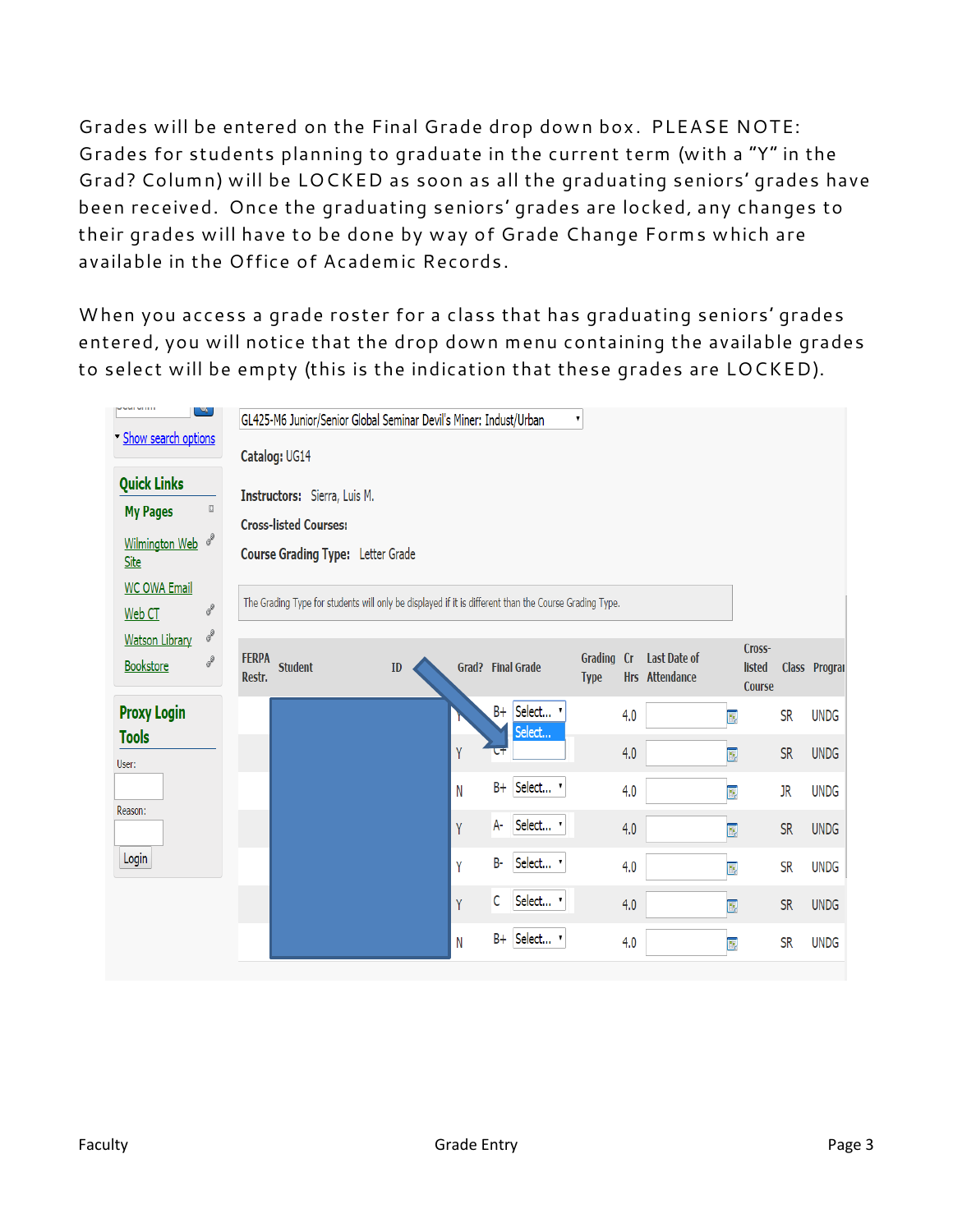Once graduating senior's grades are LOCKED, you will remain able to grade and change grades for all other non-graduating students (with an "N" in the Grad? Column) until web grading closes.

|                                                                                     | GL425-M6 Junior/Senior Global Seminar Devil's Miner: Indust/Urban |            |              |               |                            | 7                         |     |                                       |                            |           |               |
|-------------------------------------------------------------------------------------|-------------------------------------------------------------------|------------|--------------|---------------|----------------------------|---------------------------|-----|---------------------------------------|----------------------------|-----------|---------------|
| Show search options                                                                 | Catalog: UG14                                                     |            |              |               |                            |                           |     |                                       |                            |           |               |
| <b>Quick Links</b><br>$\boxdot$<br><b>My Pages</b>                                  | Instructors: Sierra, Luis M.                                      |            |              |               |                            |                           |     |                                       |                            |           |               |
| P<br><b>Wilmington Web</b><br><b>Site</b>                                           | <b>Cross-listed Courses:</b><br>Course Grading Type: Letter Grade |            |              |               | Select<br>A                |                           |     |                                       |                            |           |               |
| <b>WC OWA Email</b><br>$\boldsymbol{\delta}^0$<br>Web CT<br>$\boldsymbol{\theta}^0$ | The Grading Type for students will only be displayed if it        |            |              | erent the $B$ | $A -$<br>$B +$             | Grading Type.             |     |                                       |                            |           |               |
| <b>Watson Library</b><br>$\mathcal{S}^0$<br>Bookstore                               | <b>FERPA</b><br><b>Student</b><br>Restr.                          | ${\bf ID}$ | Grad? Final  |               | B-<br>$\overline{C}$<br>c. | Grading Cr<br><b>Type</b> |     | <b>Last Date of</b><br>Hrs Attendance | Cross-<br>listed<br>Course |           | Class Program |
| <b>Proxy Login</b>                                                                  |                                                                   |            | Y            | $B +$         | D<br>D+                    |                           | 4.0 | $\overline{\mathbf{E}}$               |                            | <b>SR</b> | <b>UNDG</b>   |
| <b>Tools</b><br>User:                                                               |                                                                   |            | Y            | $C +$         |                            |                           | 4.0 | $\overline{\mathbf{E}}$               |                            | <b>SR</b> | <b>UNDG</b>   |
|                                                                                     |                                                                   |            | $\mathsf{N}$ | $B +$         | Select v                   |                           | 4.0 | E,                                    |                            | JR        | <b>UNDG</b>   |
| Reason:                                                                             |                                                                   |            | Y            | A-            | Select v                   |                           | 4.0 | $\overline{\mathbf{E}}$               |                            | <b>SR</b> | <b>UNDG</b>   |
| Login                                                                               |                                                                   |            | Y            | B-            | Select v                   |                           | 4.0 | $\overline{\mathbf{E}}$               |                            | <b>SR</b> | <b>UNDG</b>   |
|                                                                                     |                                                                   |            | Y            | С             | Select v                   |                           | 4.0 | $\overline{\mathbb{E}}$               |                            | <b>SR</b> | <b>UNDG</b>   |
|                                                                                     |                                                                   |            | N            | $B +$         | Select v                   |                           | 4.0 | $\overline{\mathbf{E}}$               |                            | <b>SR</b> | <b>UNDG</b>   |

#### Reminders:

LDA is required for all grades of F, N, and I.

Once grades are entered, click SAVE to submit your grades. You will receive an email indicating what grades you have submitted. If a student has a grade of "NR", that means a grade has not been recorded for that student and you will need to submit the grade before grading closes.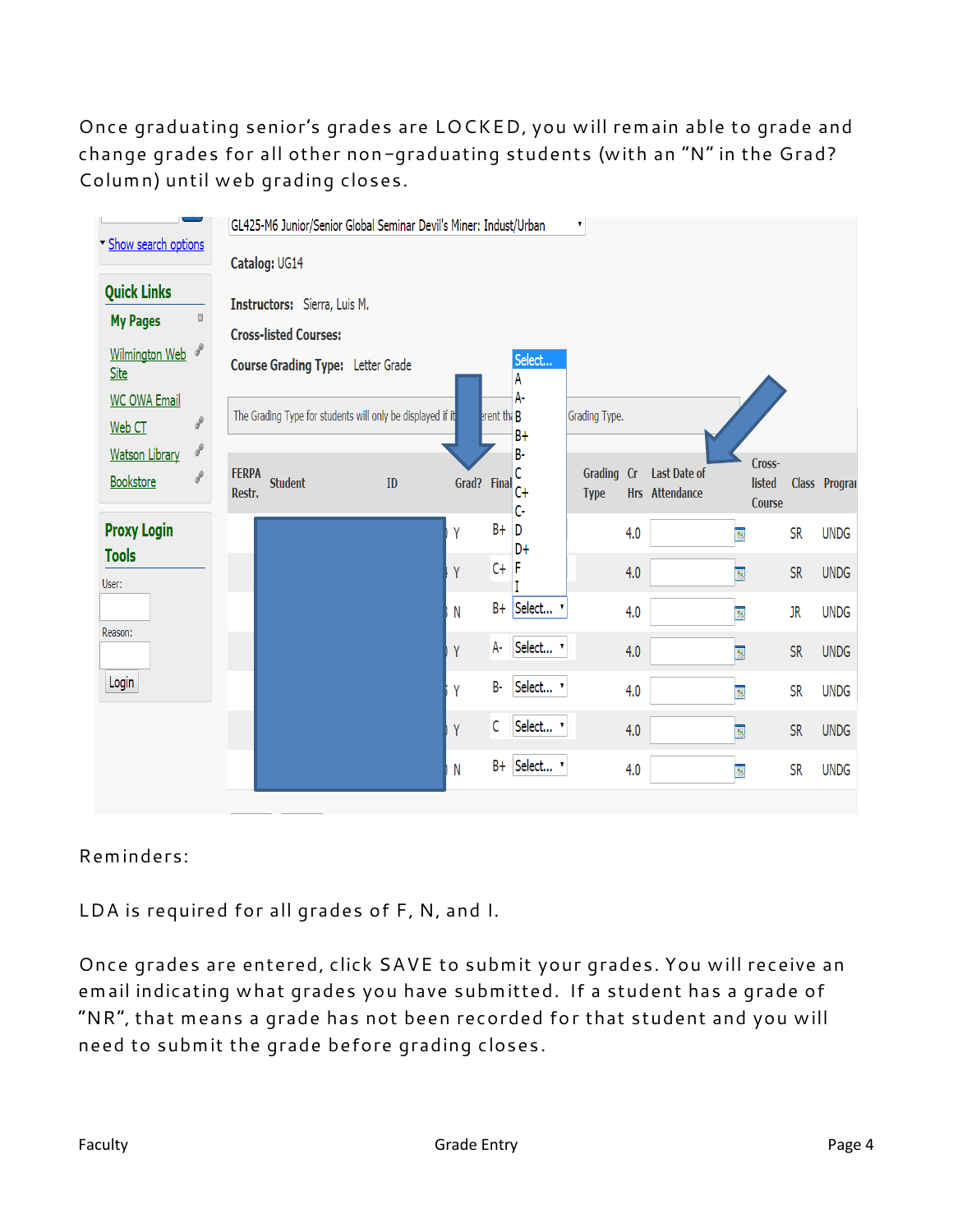If you entered a partial roster or senior grades only, your email should look similar to this:



Once you finished with grading at a later date, your email will look similar to this:

| File<br>Message                    |                                                   |                                                                        |                                                                                                                                                                                            |                                                                                                                                                                                                                                                                |                                      |            |                                             |                |                   |           |                                    |                                           |                         |
|------------------------------------|---------------------------------------------------|------------------------------------------------------------------------|--------------------------------------------------------------------------------------------------------------------------------------------------------------------------------------------|----------------------------------------------------------------------------------------------------------------------------------------------------------------------------------------------------------------------------------------------------------------|--------------------------------------|------------|---------------------------------------------|----------------|-------------------|-----------|------------------------------------|-------------------------------------------|-------------------------|
| Ignore<br>Junk - Delete            | Reply<br>Reply<br>AII                             | Meeting<br>Forward <b>E</b> More *                                     | <sup>33</sup> Fall 2016<br>Team E-mail<br>Reply & Delete                                                                                                                                   | <b>B</b> To Manager<br>$\checkmark$ Done<br><sup>53</sup> Create New                                                                                                                                                                                           | $\overline{\mathscr{V}}$             | 75<br>Move | Rules *<br>N OneNote<br><b>El</b> Actions * | Mark<br>Unread | Categorize Follow | $Up^{-1}$ | $a_{\overline{\phi}}$<br>Translate | <b>44</b> Find<br>Related *<br>& Select * | ${\mathcal{Q}}$<br>Zoom |
| <b>Delete</b>                      |                                                   | Respond                                                                |                                                                                                                                                                                            | Quick Steps                                                                                                                                                                                                                                                    | $\overline{\mathbb{F}_M}$ .          | Move       |                                             |                | Tags              | 匠         | Editing                            |                                           | Zoom                    |
| From:<br>To:<br>$Cc$ :<br>Subject: | <b>Ruth Clark</b><br>Grade Entry for 'BI431' 'M1' | WC Administrative System <carsu@wilmington.edu></carsu@wilmington.edu> |                                                                                                                                                                                            |                                                                                                                                                                                                                                                                |                                      |            |                                             |                |                   |           |                                    |                                           |                         |
|                                    | Name-                                             | 1<br>1<br>7                                                            | <b>B1</b> C+<br>$C-$<br>b13B<br>21 C<br>O2 F<br>$A -$<br>$35 B -$<br>$-6$<br>$\overline{A}$<br>A<br>W<br>10/28/2016<br>9159<br>$C+$<br>B<br>68 W<br>$B+$<br>$C-$<br>4<br>B<br>$C+$<br>4 C- | -ID--- -Grd- -LastDateAttend- --Action--<br>Changed.<br>Changed.<br>Changed.<br>Changed.<br>04/22/2016<br>Unchanged.<br>Changed.<br>Unchanged.<br>Changed.<br>Changed.<br>Unchanged.<br>09/14/2016<br>Changed.<br>Changed.<br>Changed.<br>Changed.<br>Changed. | Changed.<br>Unchanged.<br>Unchanged. |            |                                             |                |                   |           |                                    |                                           |                         |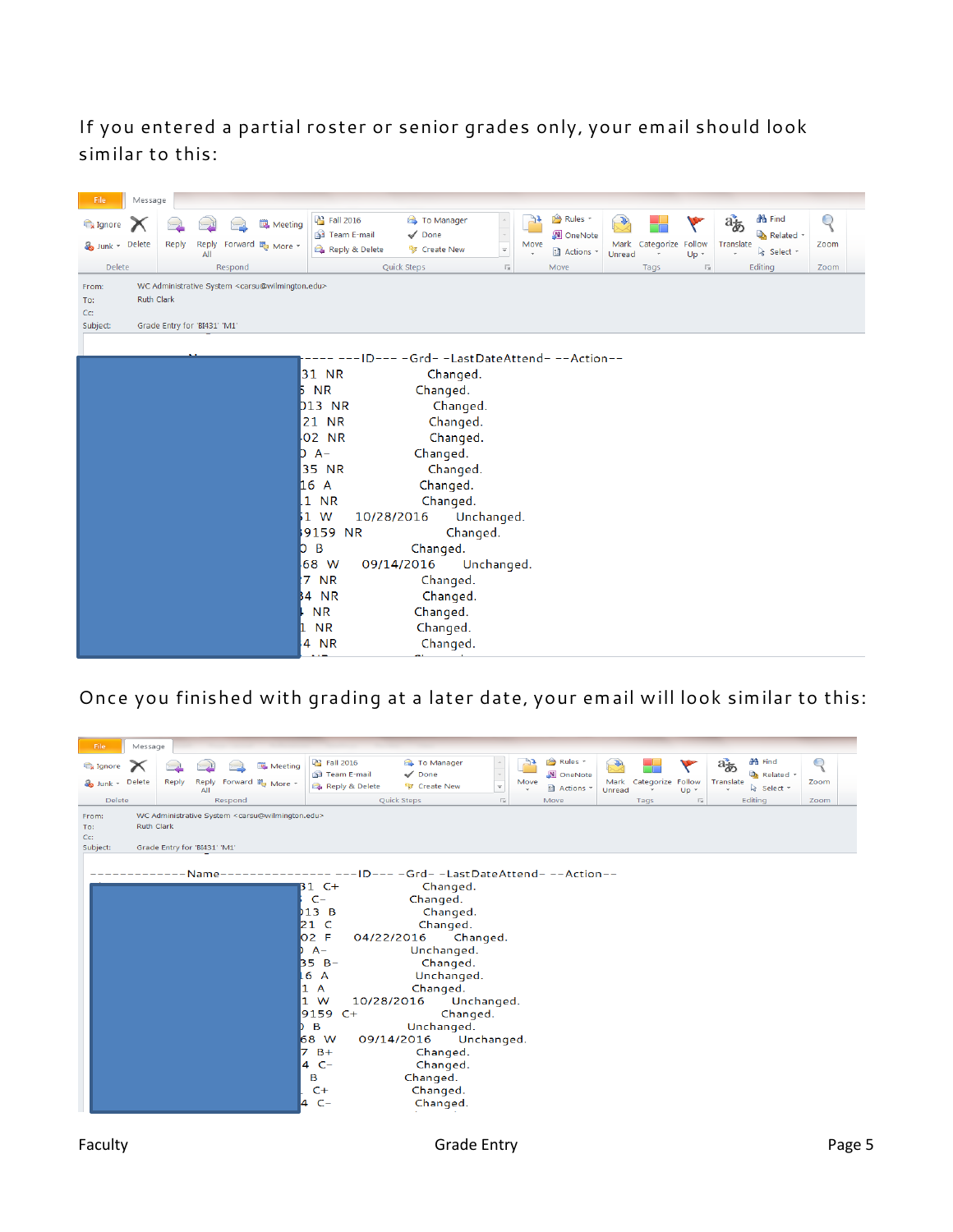If grades of D+, D, F, N or I are given, you will need to go to the FACULTY tab and Under DFNI Grade Form, click on the "Information Report on D+, D, F, N and Incomplete Grades" link and complete the form.

Be sure to "Review My Submissions" to make sure the form was submitted to Academic Records.

| Wilmington<br>College<br><b>FINANCIAL AID</b><br><b>HOME</b> | <b>FACULTY</b> | <b>WC CINCINNATI</b><br><b>HELP</b><br><b>MY PAGES</b>                                                                        | Welcome back Martha Hendricks ( Personal Info   Logout)                                                                                                                             |
|--------------------------------------------------------------|----------------|-------------------------------------------------------------------------------------------------------------------------------|-------------------------------------------------------------------------------------------------------------------------------------------------------------------------------------|
| You are here: Faculty > Faculty Information                  |                |                                                                                                                               |                                                                                                                                                                                     |
| <b>Faculty</b><br><b>Faculty Information</b>                 | $\boxdot$      | <b>Faculty</b><br><b>Faculty Course Control</b>                                                                               | 倉<br><b>Student Referral</b>                                                                                                                                                        |
| <b>Advising Information</b>                                  |                | <b>Course List for Martha Hendricks</b>                                                                                       | To refer a Student of Concern, please click on the link below:                                                                                                                      |
| <b>Announcements, Forms &amp;</b><br><b>Resources</b>        |                | 圜<br><b>View My Faculty Schedule</b><br><b>View More Options</b>                                                              | https://wilmingtonaa.az1.qualtrics.com/jfe/form/SV_6Wn4f87VUOzMR3n                                                                                                                  |
| $\bullet$<br>Search                                          |                | <b>Title</b><br><b>Course</b><br><b>Go Directly To</b>                                                                        | <b>Grade Entry</b>                                                                                                                                                                  |
|                                                              |                | Foundations of Education<br>Select Area  V<br>ED130-M1                                                                        | <b>View Course List</b>                                                                                                                                                             |
| Show search options                                          |                | Foundations of Education<br>Select Area<br>ED130-M2                                                                           | <b>DFNI Grade Form</b>                                                                                                                                                              |
|                                                              |                | ED130L-M1 Foundations of Education Lab<br>Select Area                                                                         | Review My Submissions                                                                                                                                                               |
| <b>Quick Links</b>                                           |                | ED130L-M2 Foundations of Education Lab<br>Select Area                                                                         |                                                                                                                                                                                     |
| <b>My Pages</b>                                              | ₪              | Reflective Pract Peaceful School<br>ED132-M1<br>Select A                                                                      | Information Report on D+, D, F, N and Incomplete Grades                                                                                                                             |
| Wilmington Web Site                                          | $\mathscr{E}$  | Select Area  V<br>ED160-M1<br>Beginning American Sign Lang I<br>Beginning American Sign Lang II<br>Select Area  V<br>ED161-M1 | <b>Course Authorization</b>                                                                                                                                                         |
| <b>WC OWA Email</b>                                          |                | Select Area<br>American Sign Language 3<br>ED162-M1                                                                           | <b>Set Options</b>                                                                                                                                                                  |
| Bookstore                                                    | $\mathscr{E}$  | American Sign Language 4<br>Select Area<br>ED163-M1                                                                           |                                                                                                                                                                                     |
| WC Blackboard                                                |                | Human Devlpmnt & Learning Theory<br>Select Area<br>ED230-M1                                                                   | Students may be authorized to register for a course even if the course is full or if the<br>student does not meet a requisite or has a schedule conflict. Click on a course to view |
| <b>WILpay</b>                                                |                |                                                                                                                               | authorizations or to add authorizations for that course.                                                                                                                            |
|                                                              |                | <b>Course Schedules</b>                                                                                                       |                                                                                                                                                                                     |
| <b>Proxy Login Tools</b>                                     |                |                                                                                                                               | FA 2017 V<br>Term:                                                                                                                                                                  |
| Re-Login As Current User<br>Log Back Into Original User      |                | <b>Course Search</b>                                                                                                          | All<br>Program:                                                                                                                                                                     |
| Show Replacement Values                                      |                | Alert: Student Registration is currently closed.                                                                              | <b>Faculty: Martha Hendricks</b><br><b>Catalog Total Authorizations</b><br>Course                                                                                                   |
|                                                              |                | Current Term: Fall - 2017                                                                                                     | ED230-M1 UG17<br>- 5                                                                                                                                                                |
|                                                              |                | Add Period Closed / Drop Period Closed                                                                                        | ED285-M5 UG17<br>$\overline{1}$                                                                                                                                                     |
|                                                              |                |                                                                                                                               |                                                                                                                                                                                     |